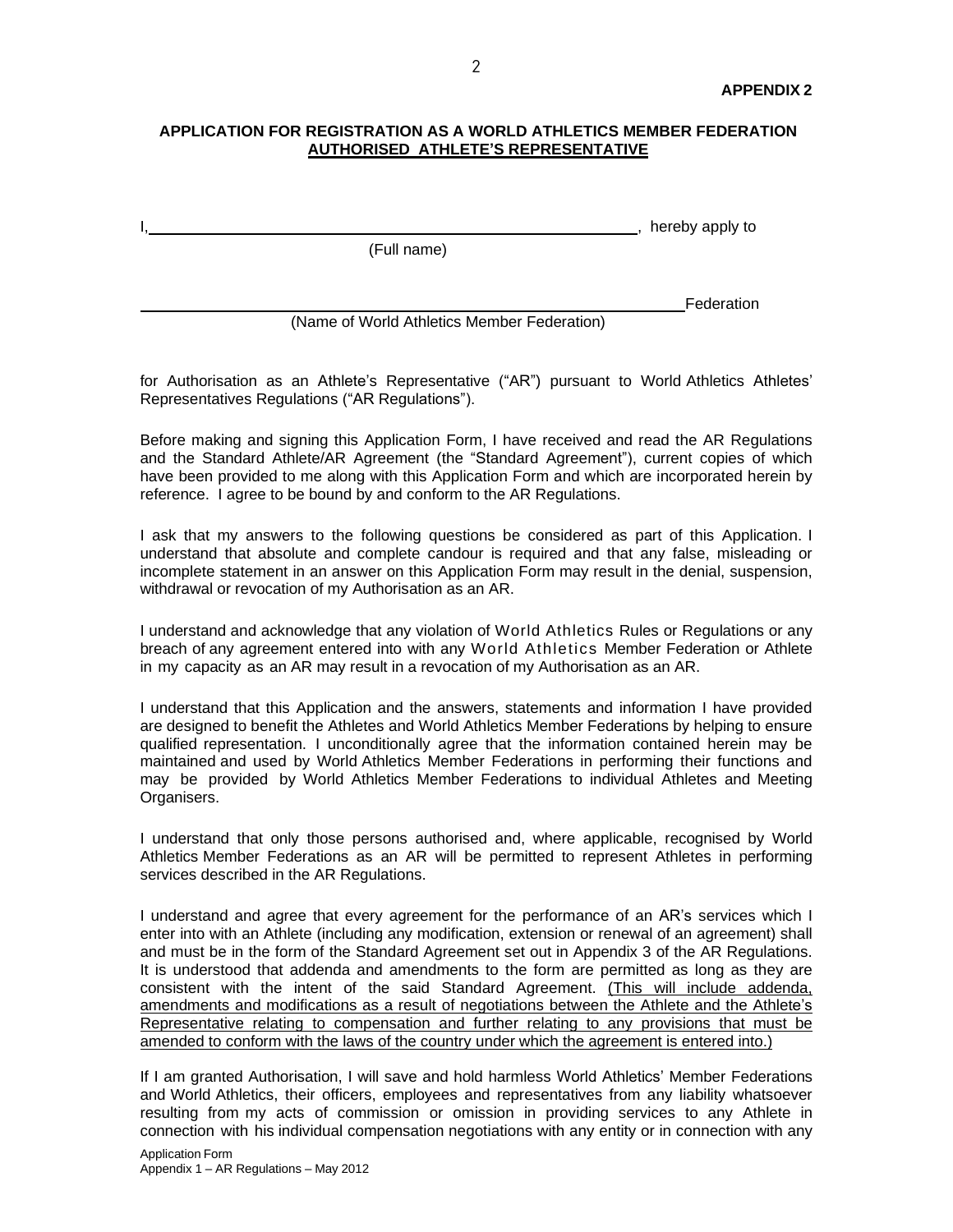subsequent enforcement of such individual contract.

If I am denied Authorisation or if subsequent to obtaining Authorisation it is revoked, withdrawn or suspended pursuant to the AR Regulations, I agree that the exclusive remedy in any such case is through the procedure set forth in the AR Regulations.

I agree to be bound by and to follow the laws applicable to the World Athletics Member Federation in the jurisdiction where this Application has been made and also the laws applicable to those World Athletics Member Federations in whose jurisdiction, I have subsequently been recognised. I understand and recognise that this Application and any subsequent Authorisation must be made in accordance with the AR Regulations.

In consideration for being accorded the opportunity to obtain Authorisation status, I further agree that this Application and the Authorisation, if one is issued to me, and the AR Regulations, shall constitute a contract between me and the:

Federation.

(Name of World Athletics Member Federation)

I agree to pay to the World Athletics Member Federation that is responsible for Authorisation any reasonable administrative or other fee that may be assessed for ARs.

I also agree that, if any changes occur in any answer to any of the questions in this Application, I shall file an amended answer with the World Athletics Member Federation in a prompt manner and in no event exceeding sixty (60) days from the time of the change in the answer.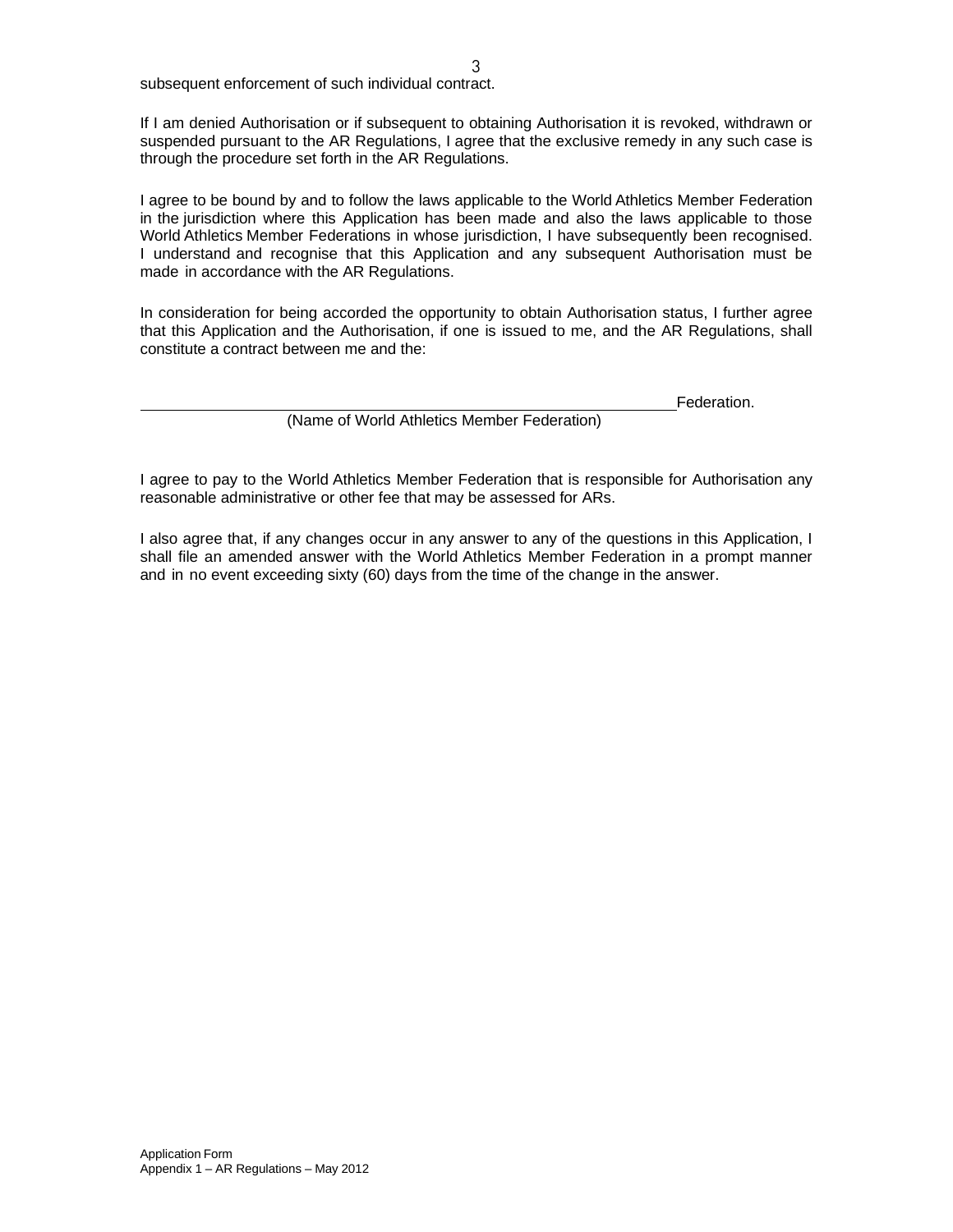#### **ALL QUESTIONS MUST BE ANSWERED COMPLETELY ALL ANSWERS MUST BE TYPED**

# **1) GENERAL**

a) Home Address:

Postal Code:

If you have resided elsewhere within the previous ten (10) years, please indicate as follows:

| Other Home Address:                             |                                                                                                                      |
|-------------------------------------------------|----------------------------------------------------------------------------------------------------------------------|
| Postal Code:                                    | <u> 1980 - John Stein, mars and de Britain and de Britain and de Britain and de Britain and de Britain and de Br</u> |
| Other Home Address:                             |                                                                                                                      |
| Postal Code:                                    |                                                                                                                      |
| Home Telephone:                                 |                                                                                                                      |
| Social Insurance No.:                           | <u> 1989 - Johann Stein, Amerikaansk politiker (* 1958)</u>                                                          |
| (MM/DD/YEAR)                                    |                                                                                                                      |
| Citizenship:                                    | <u> 1980 - Johann Barbara, martxa alemaniar amerikan a</u>                                                           |
|                                                 | Passport No. Country of Issuance: 2000                                                                               |
| <b>Business Address:</b>                        | <u> 1989 - Johann Barn, fransk politik (d. 1989)</u>                                                                 |
| <b>Business Telephone:</b>                      |                                                                                                                      |
| Mobile Telephone:                               |                                                                                                                      |
| Email: _________________________<br>(Mandatory) |                                                                                                                      |

b) Have you ever been known by any other name or surname? If Yes, state all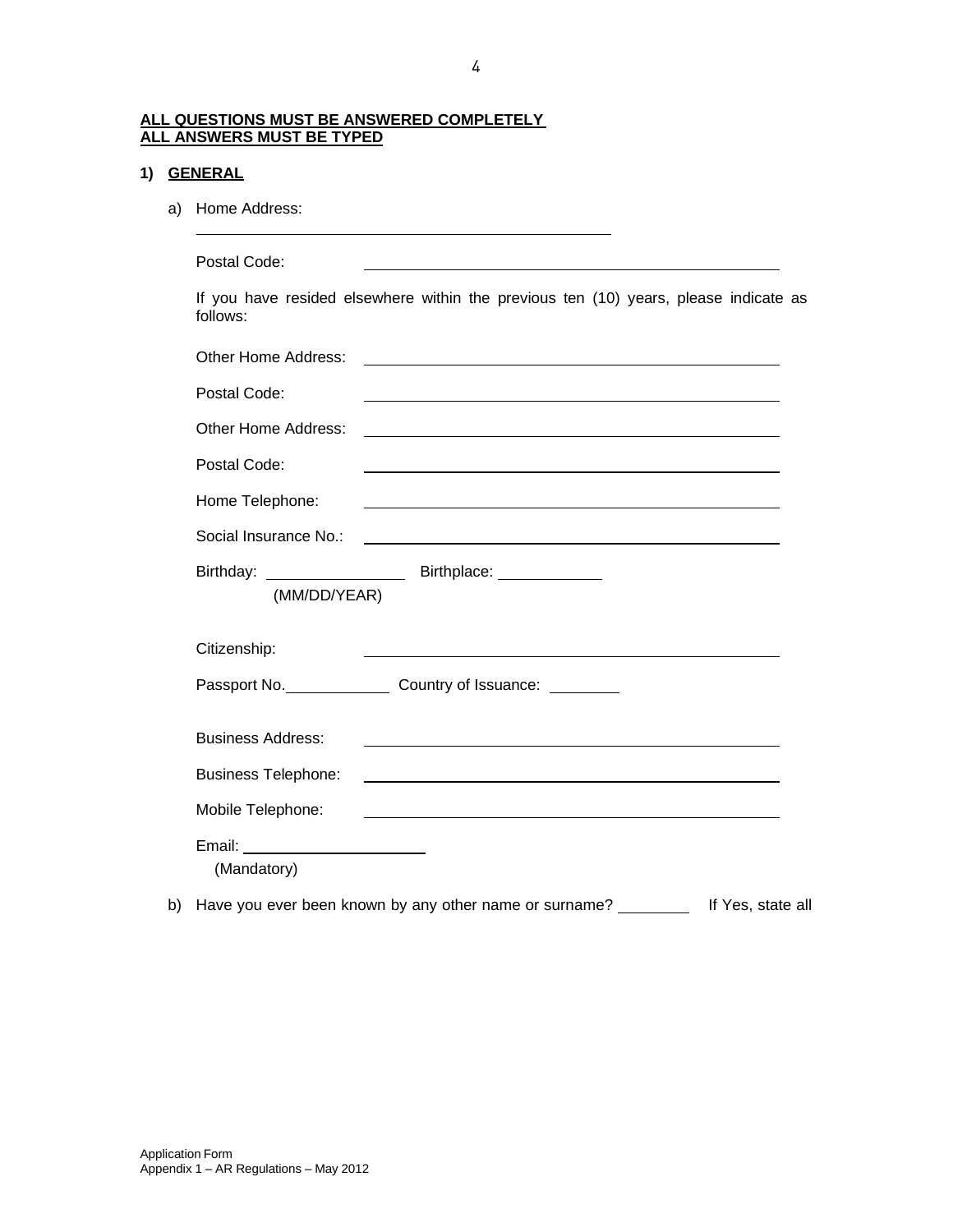names used and when used (including, if you are a married woman, your maiden name):

c) Have you made any previous applications for authorization as a World Athletics Member Federation Athlete's Representative? If Yes, please state all previous applications and set out the specifics of any refusals.

d) Name of Partners and Business Associates:

- e) Partners' and Business Associates' employers and addresses:
- f) Does your partner have any current business relationship with the World Athletics Member Federation or with World Athletics or any of its Area Associations? If Yes, specify in detail:

#### **2) EDUCATION**

a) Law or Graduate School attended (if applicable):

| School, City, Province/State, Country |               |    |              |  |
|---------------------------------------|---------------|----|--------------|--|
| Dates of Attendance: from             |               | to |              |  |
|                                       | (Month/Year)  |    | (Month/Year) |  |
| Degree:                               | Date Awarded: |    |              |  |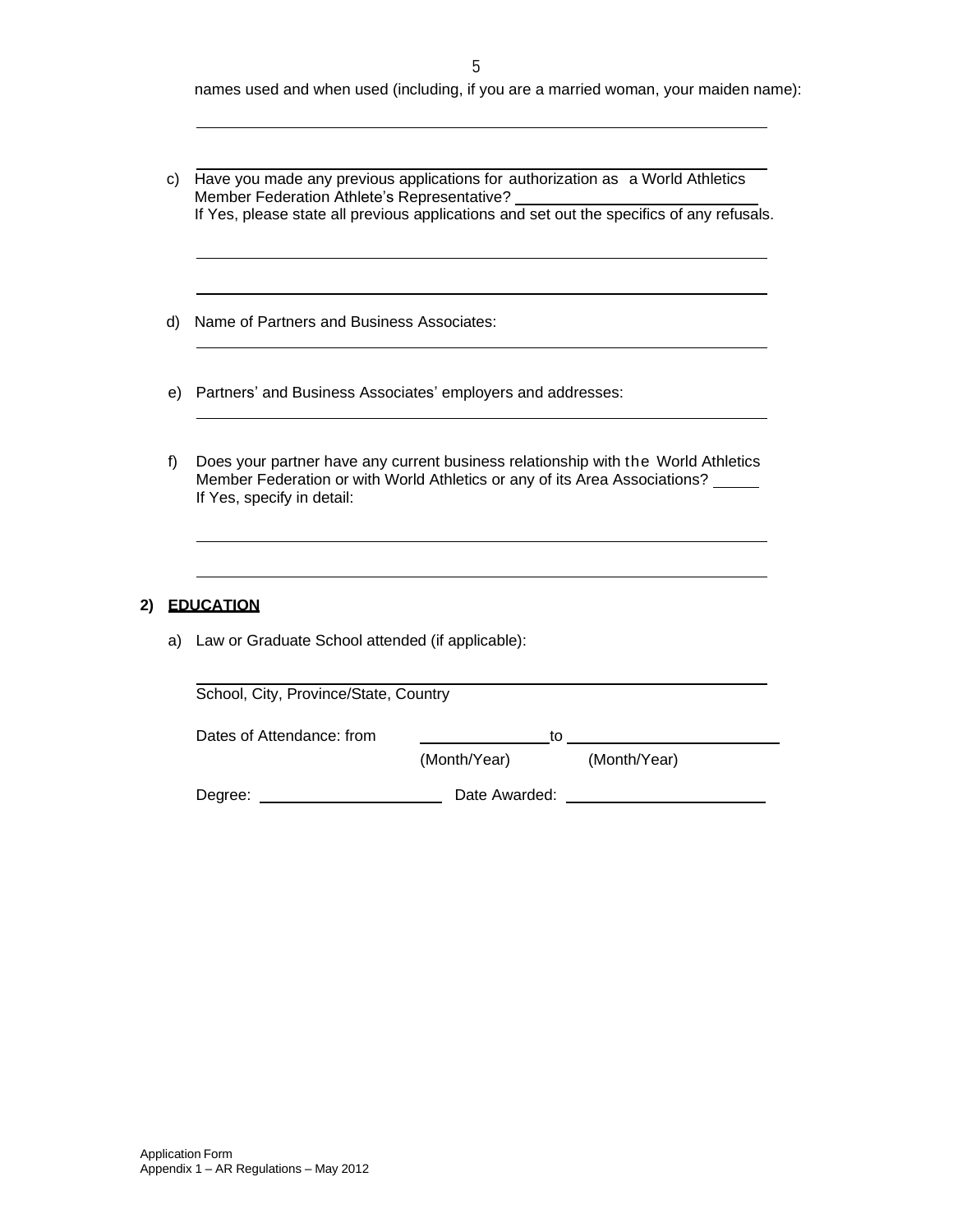## b) Colleges or Universities Attended:

|                       |                                   | (Name)                                                            | (City) | (Dates Attended)                                  |  | (Degree)       |
|-----------------------|-----------------------------------|-------------------------------------------------------------------|--------|---------------------------------------------------|--|----------------|
|                       |                                   | (Name)                                                            | (City) | (Dates Attended)                                  |  | (Degree)       |
|                       |                                   | (Name)                                                            | (City) | (Dates Attended)                                  |  | (Degree)       |
|                       | c)                                | High School Attended:                                             |        |                                                   |  |                |
|                       |                                   | (Name)                                                            | (City) | (Dates)                                           |  | (Diploma -Y/N) |
| 3)                    |                                   |                                                                   |        | <u>EMPLOYMENT STATUS &amp; BUSINESS STRUCTURE</u> |  |                |
|                       | I am currently: (Check One)<br>a) |                                                                   |        |                                                   |  |                |
|                       |                                   | □ Employed by:                                                    |        |                                                   |  |                |
|                       |                                   | (Name of Employer)                                                |        | (Address)                                         |  | (Telephone)    |
| (Dates of Employment) |                                   |                                                                   |        |                                                   |  |                |
|                       |                                   | (Nature of Employment)                                            |        |                                                   |  |                |
|                       |                                   | □ Self-Employed:                                                  |        |                                                   |  |                |
|                       | b)                                | If self-employed, state the nature and location of your business: |        |                                                   |  |                |

c) For the past ten (10) years state the names of your employers, their addresses, the positions you have held, and dates of your employment:

<u> 1989 - Johann Stoff, deutscher Stoffen und der Stoffen und der Stoffen und der Stoffen und der Stoffen und der</u> <u> 1989 - Johann Stoff, Amerikaansk politiker († 1908)</u>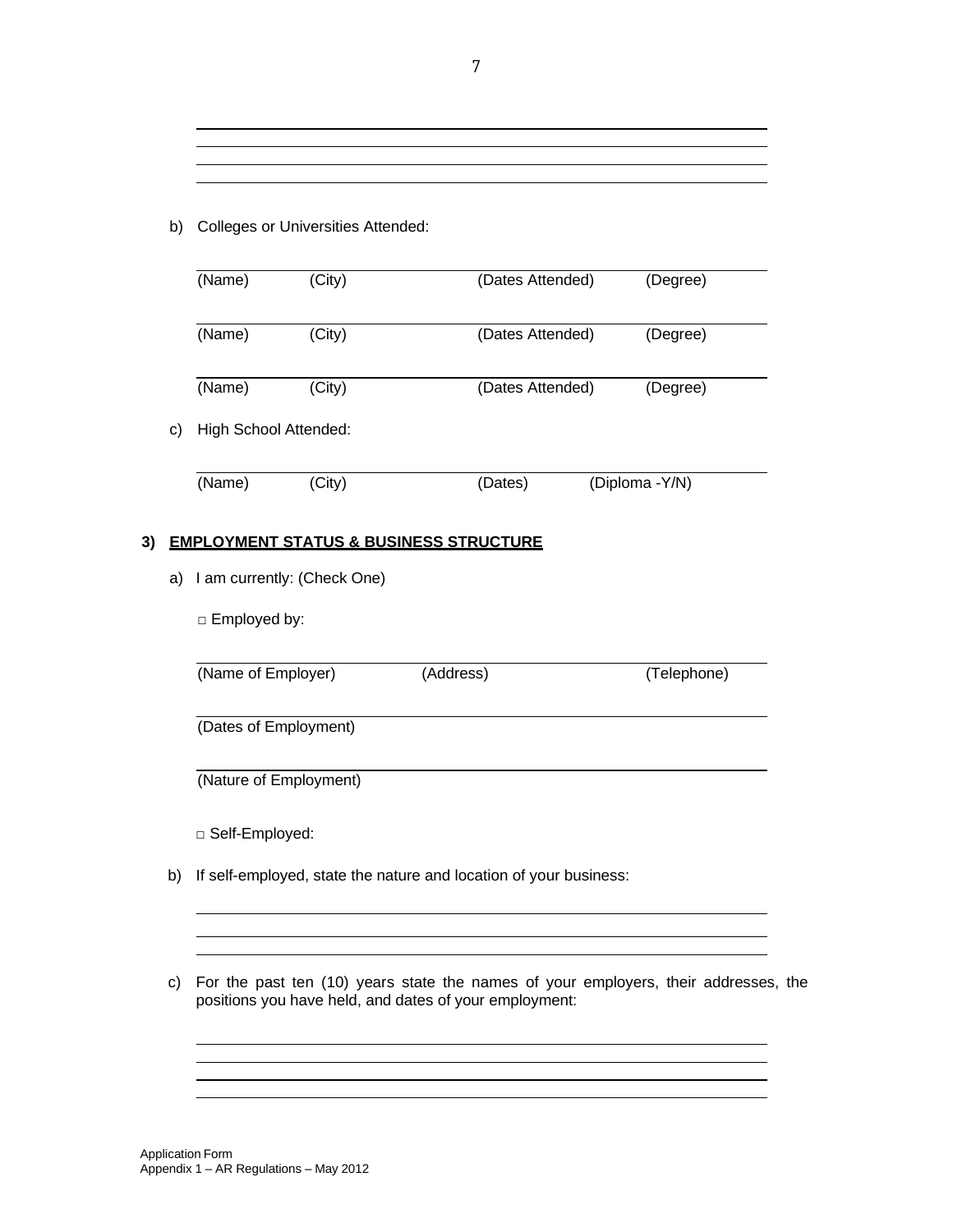d) For each business, firm or organization with which you are presently affiliated, identify the office (including address and telephone number) at which the business of representing professional Athletes is customarily conducted. If there is more than one location, designate the principal office:

e) For each such business, firm or organization, state whether it is a sole proprietorship, corporation, partnership, or other entity (specify):

f) If such business is a partnership, state the name of each partner as hereinafter set out; if it is a corporation, state the name of each officer and members of the board of directors as hereinafter set out. For each of the aforesaid, identify those partners, associates, officers or members of the board of directors who are involved in athletics.

<u> 1989 - Johann Stoff, amerikansk politiker (d. 1989)</u>

<u> 1989 - Johann Stoff, deutscher Stoffen und der Stoffen und der Stoffen und der Stoffen und der Stoffen und de</u>

- g) Identify each person who (a) has a significant ownership interest in your firm or organization; (b) has wholly or partially financed your firm or organization (other than financing or credit extended in the ordinary course of business by lending institutions); or (c) directly or indirectly exercises or has the power to exercise a controlling influence over the management of your firm or organization
- h) Describe fully the nature of each of your businesses, firm(s) or organization(s):

i) With respect to your present business, list each person engaged in the representation of the Athlete(s) and their area of specialty, if any:

<u> 1989 - Johann Stoff, deutscher Stoff, der Stoff, der Stoff, der Stoff, der Stoff, der Stoff, der Stoff, der S</u> 

Application Form Appendix 1 – AR Regulations – May 2012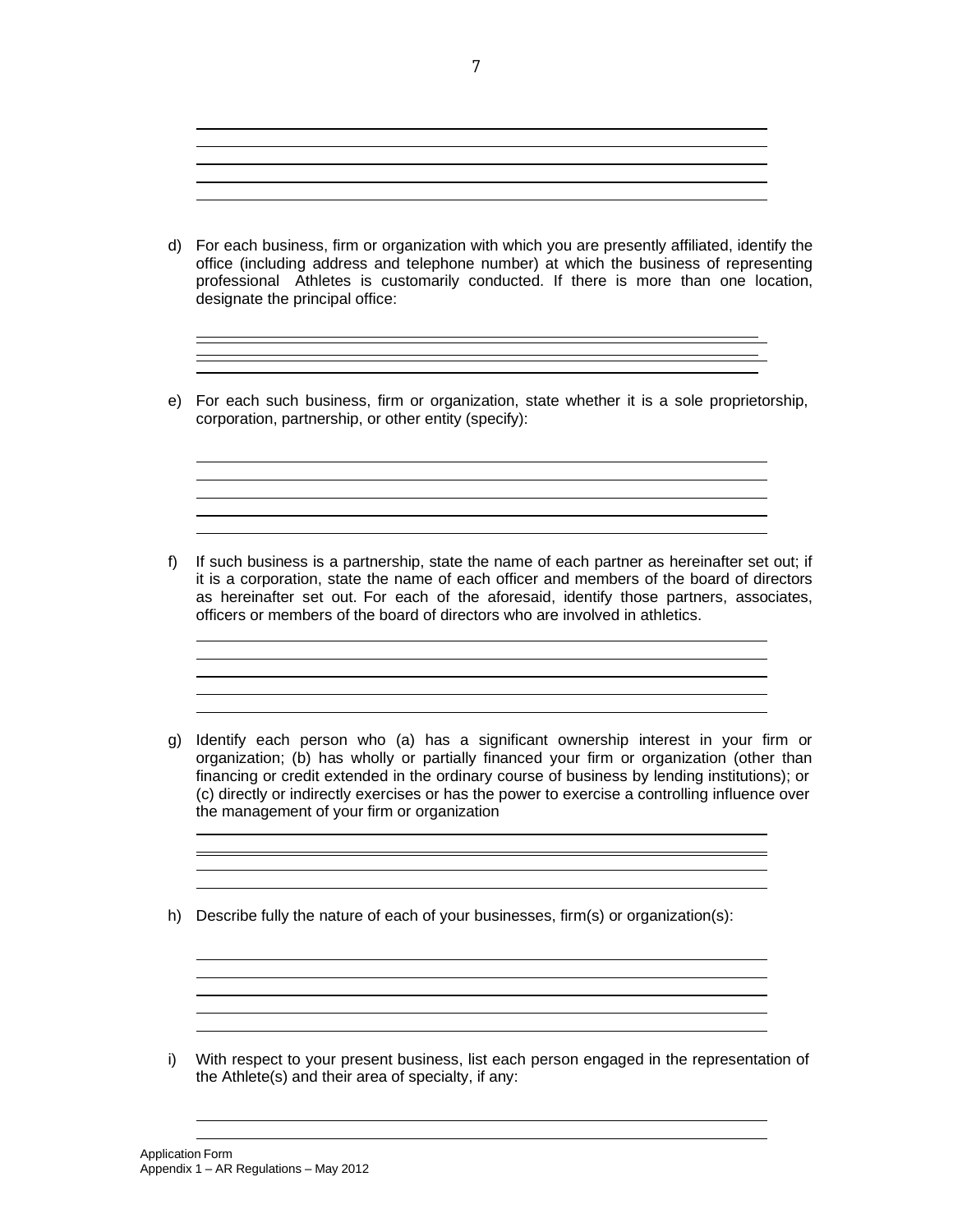## **4) PROFESSIONAL REPRESENTATION EXPERIENCE (during the past 5 years)**

a) Please list below (or attach a list which includes) the names of every Athlete you are now representing or have represented in the past in individual contract negotiations, including the type of representations:



c) Apart from Athletics, list any other sports you currently represent or have previously represented any individuals, state whether you have been approved as an Athlete's Representative in such sport (and the date of approval) and for each such sport specify the number of Athletes you currently represent:

<u> 1980 - Johann Barn, fransk politik (d. 1980)</u>

d) Elaborate any further involvement in Athletics (personal athletic achievements, coaching, event organization experience, representing Athletes etc.):

<u> 1989 - Andrea Stadt, fransk politik (d. 1989)</u> 

e) List any affiliation to governing bodies, particularly in relation to Athletics, including the organization of Athletics meetings: 

> <u> 1989 - Johann Barn, mars ann an t-Amhain ann an t-Amhain an t-Amhain an t-Amhain an t-Amhain an t-Amhain an t-</u> <u> 1989 - Andrea Station, amerikansk politik (d. 1989)</u>

f) Do you hold any official appointed or elected positions within the governing body of the World Athletics Member Federation or World Athletics? If Yes, please supply details:

7

related to Athletics: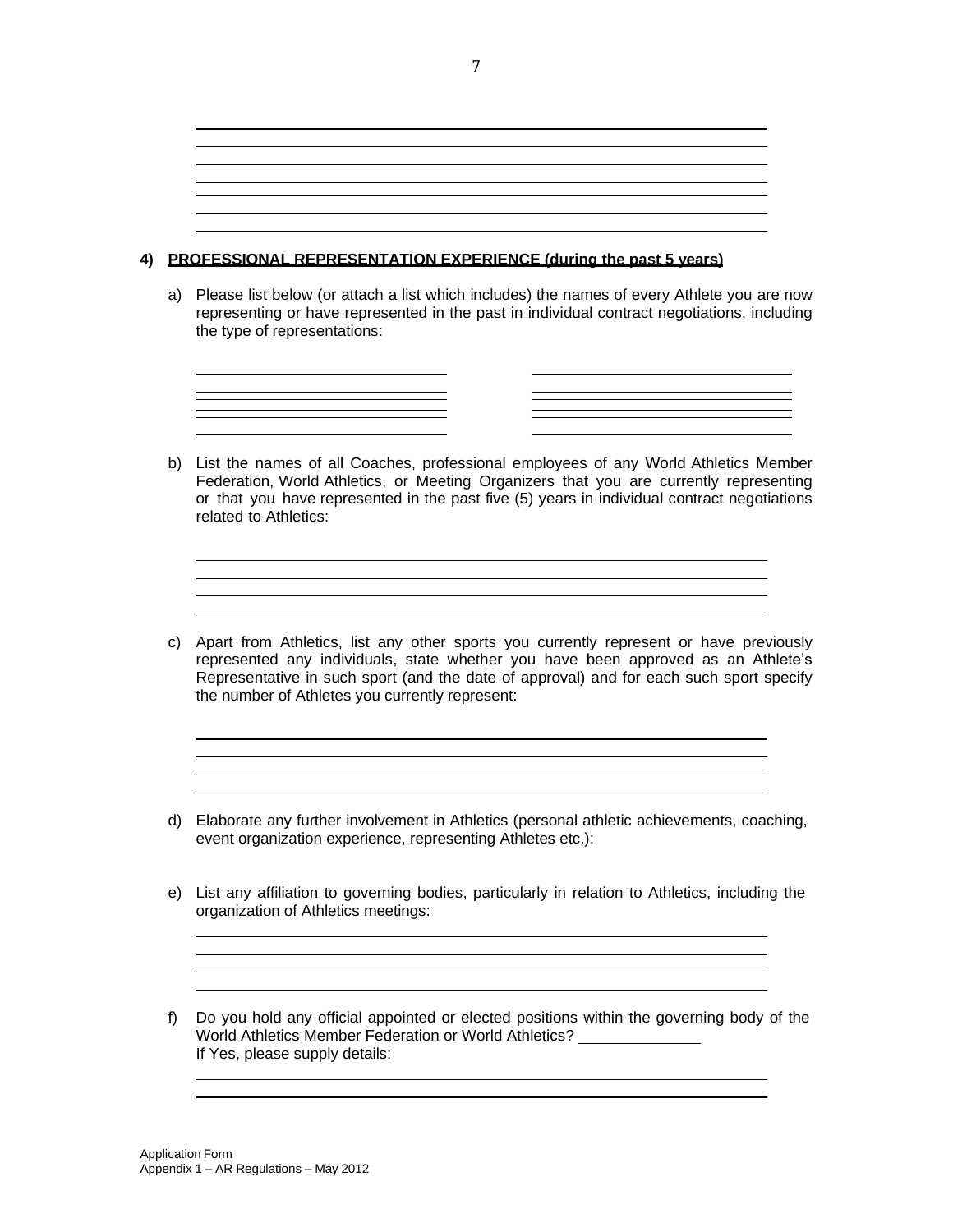**5) SERVICES AND FEE ARRANGEMENTS**

a) What services do you or your firm provide to Athletes? (Place a check next to each service provided)

| <b>Competition Participation</b> | Investment   | Counseling               |
|----------------------------------|--------------|--------------------------|
| <b>Contract Negotiation</b>      | Estate       | Planning                 |
| Litigation/Arbitration           | Tax Planning |                          |
| Financial Planning               |              | Appearances/Endorsements |

Other Services (explain)<br>
<u>Other Services</u> (explain)

b) If you do not provide services in one or more of the above areas do you make referrals or otherwise assist Athletes in securing such services? If so, describe what you do in this regard (include name and address of each individual/firm to which you customarily refer Athletes for each such service):

> <u> 1989 - Johann Stoff, deutscher Stoffen und der Stoffen und der Stoffen und der Stoffen und der Stoffen und der</u>

Do you receive a commission or a fee for such referrals? Please describe:

c) With respect to the areas in which you do not provide services, do you: (a) have an ownership interest in; (b) wholly or partially finance; or (c) directly or indirectly exercise a controlling influence over any firm or organization that does provide such services?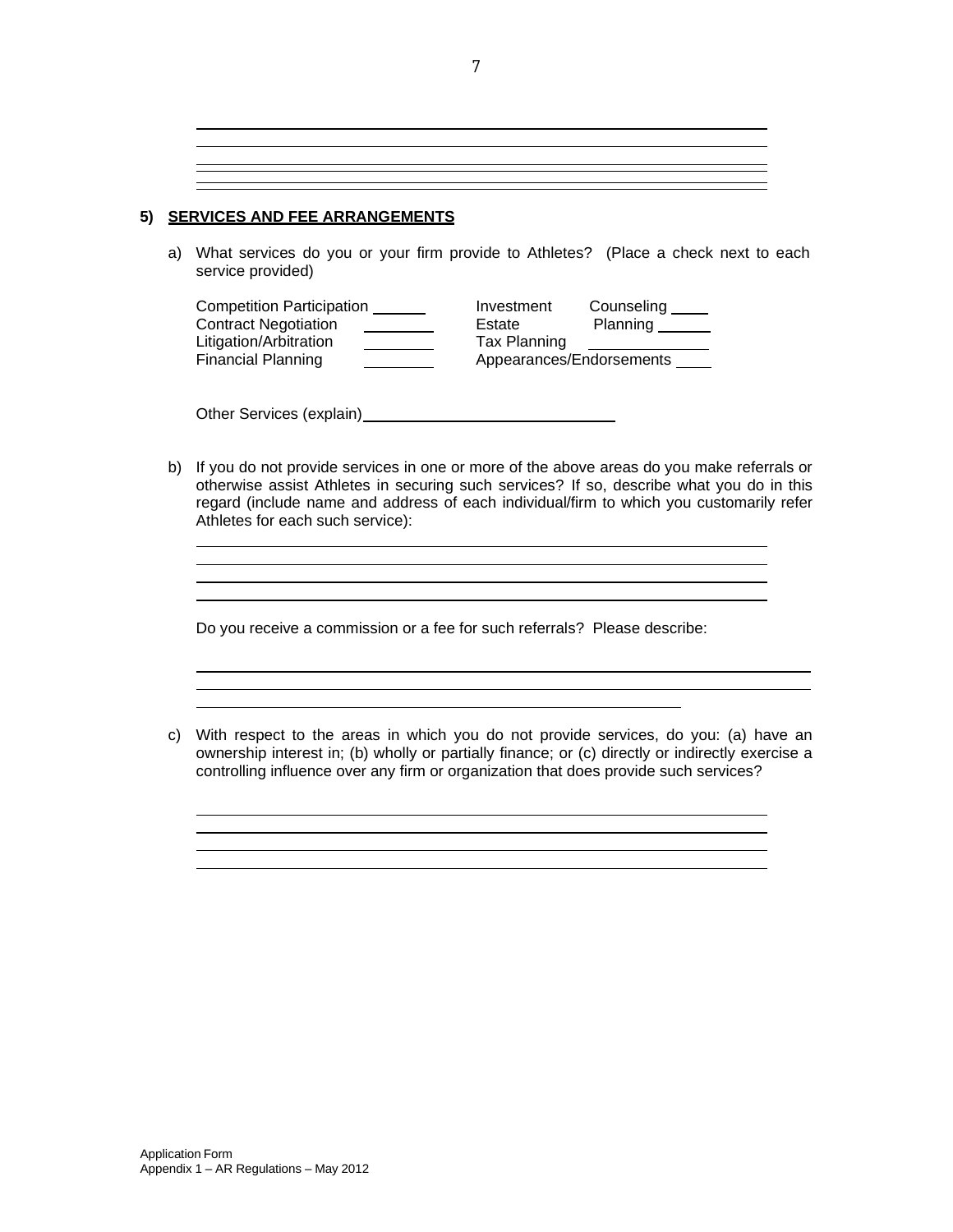If so, list the name and address of each firm or organization, the services it provides, and a detailed explanation of your relationship to and/or involvement with it (including financing relationships):

d) Do you have an agreement, understanding or referral relationship of any kind with any individual, firm or organization pursuant to which such individual, firm or organization solicits or encourages Athletes to use your services? Do you provide any compensation or other consideration to such individual, firm or organization? If so, explain fully, including the name and address of each person, firm or organization: <u> 1989 - Johann Stoff, amerikansk politiker (d. 1989)</u> e) Do you invest and/or manage money or assets (including funding) for your Athlete clients? If Yes, you must be bonded in the amount equal to the assets you handle. Please provide below the details, amount of the bond, the name and address of surety or bonding company. As well please enclose a copy of same with your application. Failure to do so will result in your application being returned. <u> 1989 - Johann Barn, mars ann an t-Amhain Aonaich an t-Aonaich an t-Aonaich ann an t-Aonaich ann an t-Aonaich</u> f) Do you or any affiliated organizations or persons listed above receive any fees, commissions, rebates, or other compensation other than as provided in the Standard Agreement as a result of: i) the Athlete's purchasing any securities or funds (stocks, bonds, mutual funds, real estate or other investments)?  $\hspace{1.5cm}$ ; ii) the Athlete's purchasing any form of insurance (disability, life, casualty, etc.)?  $\frac{1}{2}$ iii) the Athlete's making any endorsements, appearances or other licensing arrangements? . If so, what is the basis of compensation received as a result of your representation of the Athlete in the above categories? Are these additional forms of compensation fully disclosed to the Athlete in writing?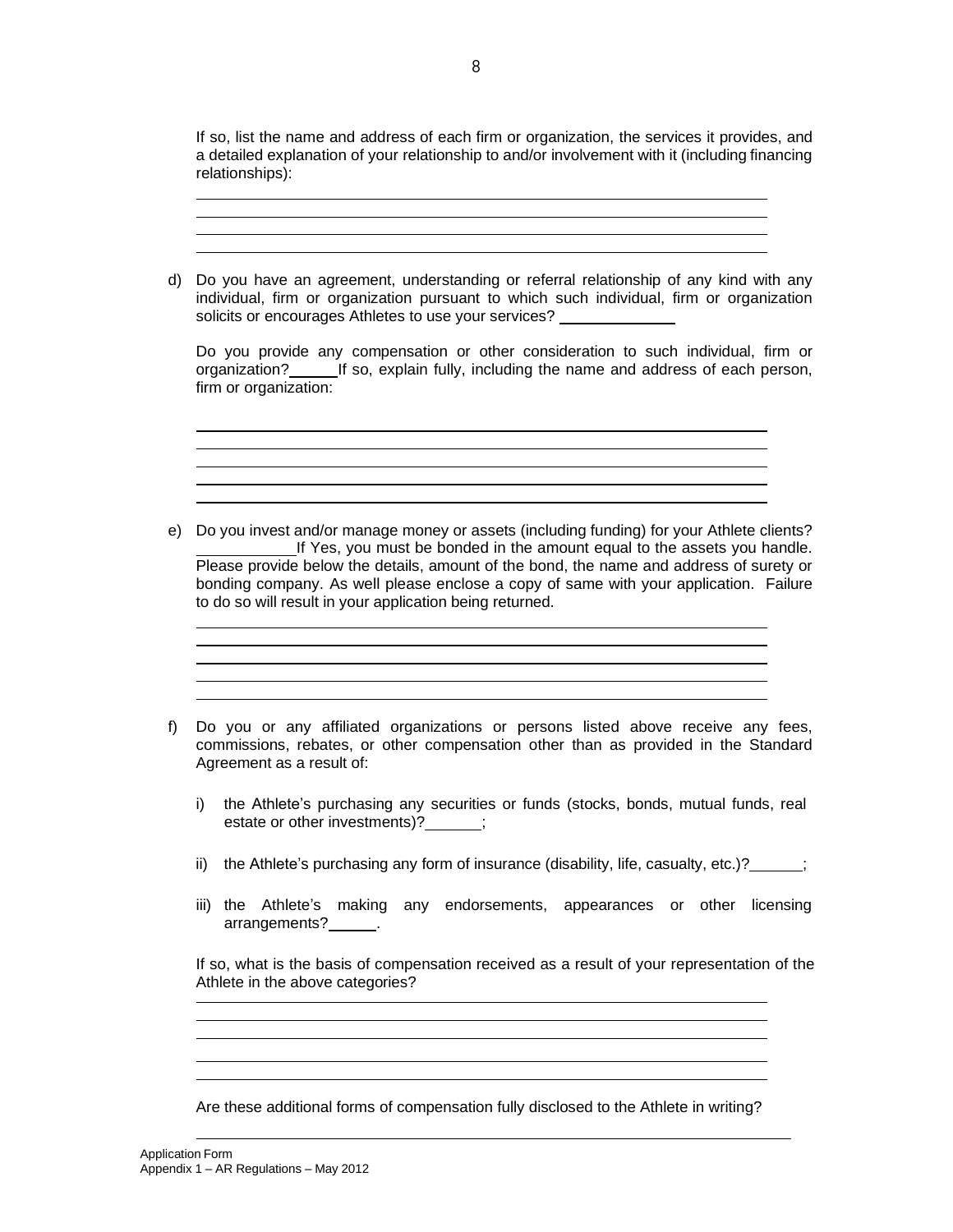Are these additional forms of compensation deducted from the fees you charge?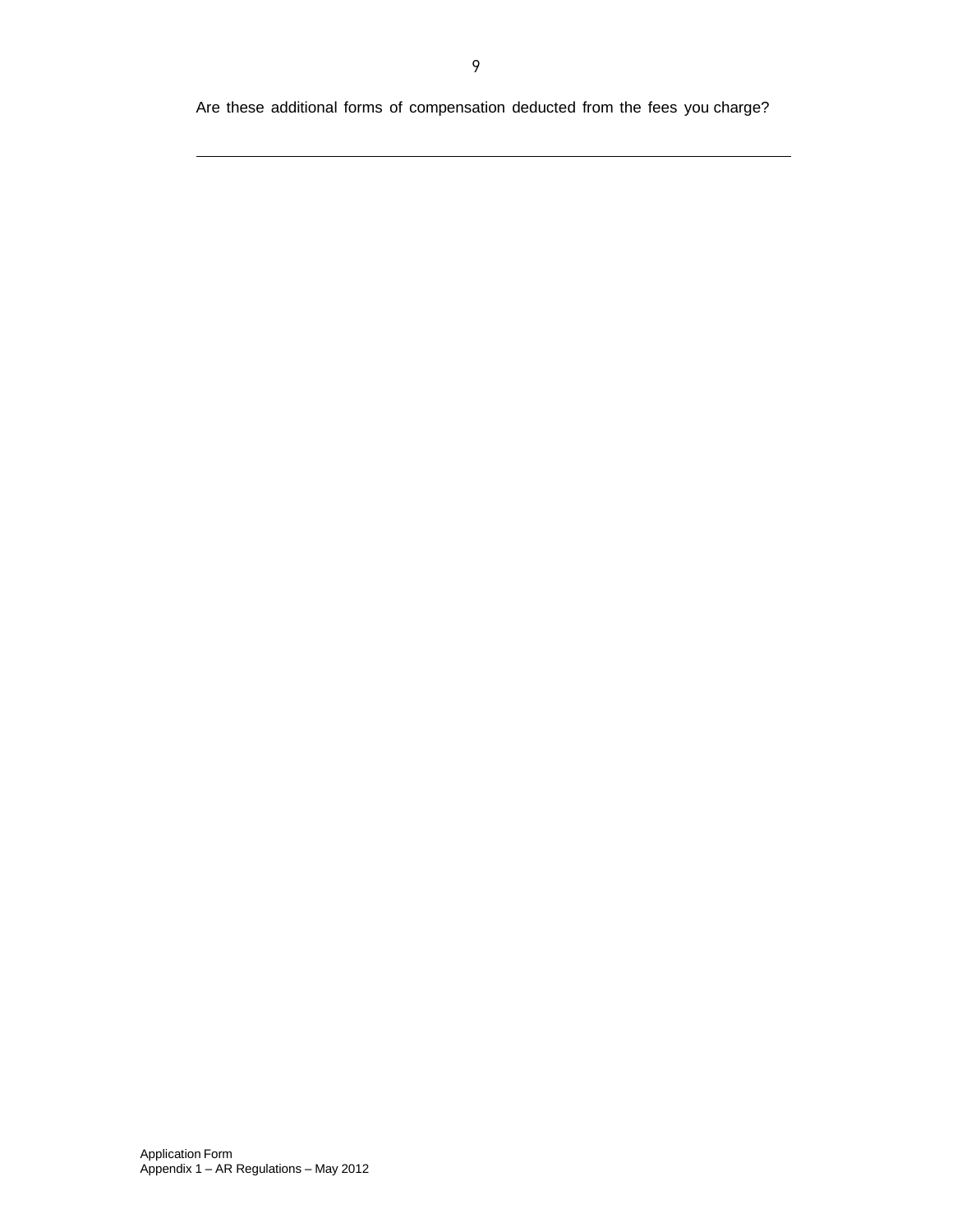## **6) LAWYERS AND LAW GRADUATES**

a) Name all jurisdictions and courts in which you are admitted to practice law. Include dates of admission, attorney registration number, and status (e.g. active, inactive, nonresident, suspended, etc.)

| <b>Jurisdiction</b> | Date of Court Admission   Attorney Registration | <b>Status</b> |
|---------------------|-------------------------------------------------|---------------|
|                     |                                                 |               |
|                     |                                                 |               |

b) Have you ever been denied admission to the practice of law in any jurisdiction (other than for failure of bar examination) or been denied access to the bar exam of any jurisdiction? (If so, provide a detailed explanation of the reason you were denied and the name of the jurisdiction in which you were denied.)

| Yes | No |  |
|-----|----|--|
|     |    |  |
|     |    |  |
|     |    |  |
|     |    |  |

c) Provide the name, location and dates of admission of each bar to which you are, or have been admitted to practice:

#### **7) ALL APPLICANTS**

a) Are you a member of any business or professional organization which directly relates to your occupation or profession? \_\_\_\_\_ If Yes, please list:

b) Please list any occupational certifications, professional licenses or other similar credentials (*i.e.*, Certified Public Accountant, Chartered Life Underwriter, Registered Investment Advisor, etc.) you have obtained other than college or graduate school degrees, including dates obtained:

 $\pi$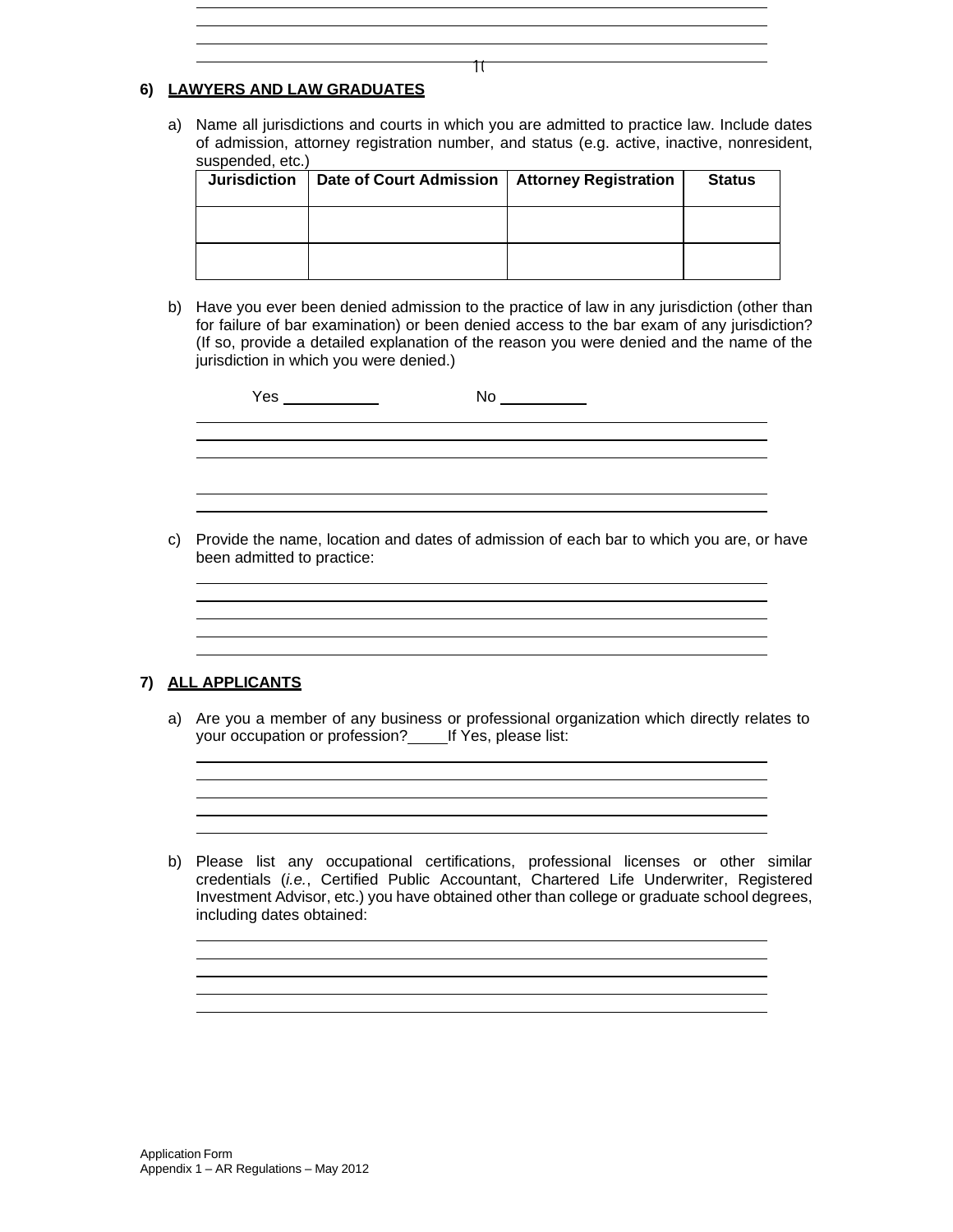c) Have you ever been denied an occupational certification or professional license, franchise or other similar credentials for which you applied? Fig. 7 Yes, please explain fully:

<u> 1989 - Johann Stein, mars an deutscher Stein und der Stein und der Stein und der Stein und der Stein und der</u> <u> 1989 - Johann Barn, fransk politik (d. 1989)</u>

d) Do you have currently pending any application for an occupational certification or professional license, franchise or other similar credentials? \_\_\_\_\_ If Yes, please describe and indicate the status of each such application:

<u> 1989 - Johann Stoff, Amerikaansk politiker († 1908)</u>

<u> 1989 - Johann Stoff, deutscher Stoff, der Stoff, der Stoff, der Stoff, der Stoff, der Stoff, der Stoff, der S</u>

- e) Have you ever been suspended, reprimanded, censured, or otherwise disciplined or disqualified as a member of any profession or as a holder of any public office? If Yes, please describe each such action, the date(s) of occurrence, and the name and address of the authority imposing the action in question:
- f) Are any charges or complaints currently pending against you regarding your conduct as a member of any profession or as a holder of public office? If Yes, please indicate the nature of the charge or complaint and the name and address of the authority considering it:

<u> 1989 - Johann Stein, marwolaethau a bhann an t-Amhair ann an t-Amhair an t-Amhair an t-Amhair an t-Amhair an</u>

<u> 1980 - Johann Barbara, martxa a</u>

<u> 1980 - Johann Barn, fransk politik (f. 1980)</u>

- g) Has your right to engage in any profession or occupation ever been disqualified, suspended, withdrawn, or terminated? If Yes, please explain fully:
- h) Are you registered or have you applied to be registered by any country, territory, state or province which has promulgated statutes regulating Athlete's Representatives? If Yes, list provinces and status of registration:

<u> 1989 - Johann Barn, mars ann an t-Amhain Aonaich an t-Aonaich an t-Aonaich ann an t-Aonaich ann an t-Aonaich</u>

<u> 1989 - Johann Stoff, Amerikaansk politiker († 1908)</u>

<u> 1989 - Johann Stoff, deutscher Stoff, der Stoff, der Stoff, der Stoff, der Stoff, der Stoff, der Stoff, der S</u> <u> 1989 - Johann Barbara, martxa al III-lea (h. 1989).</u>

Application Form Appendix 1 – AR Regulations – May 2012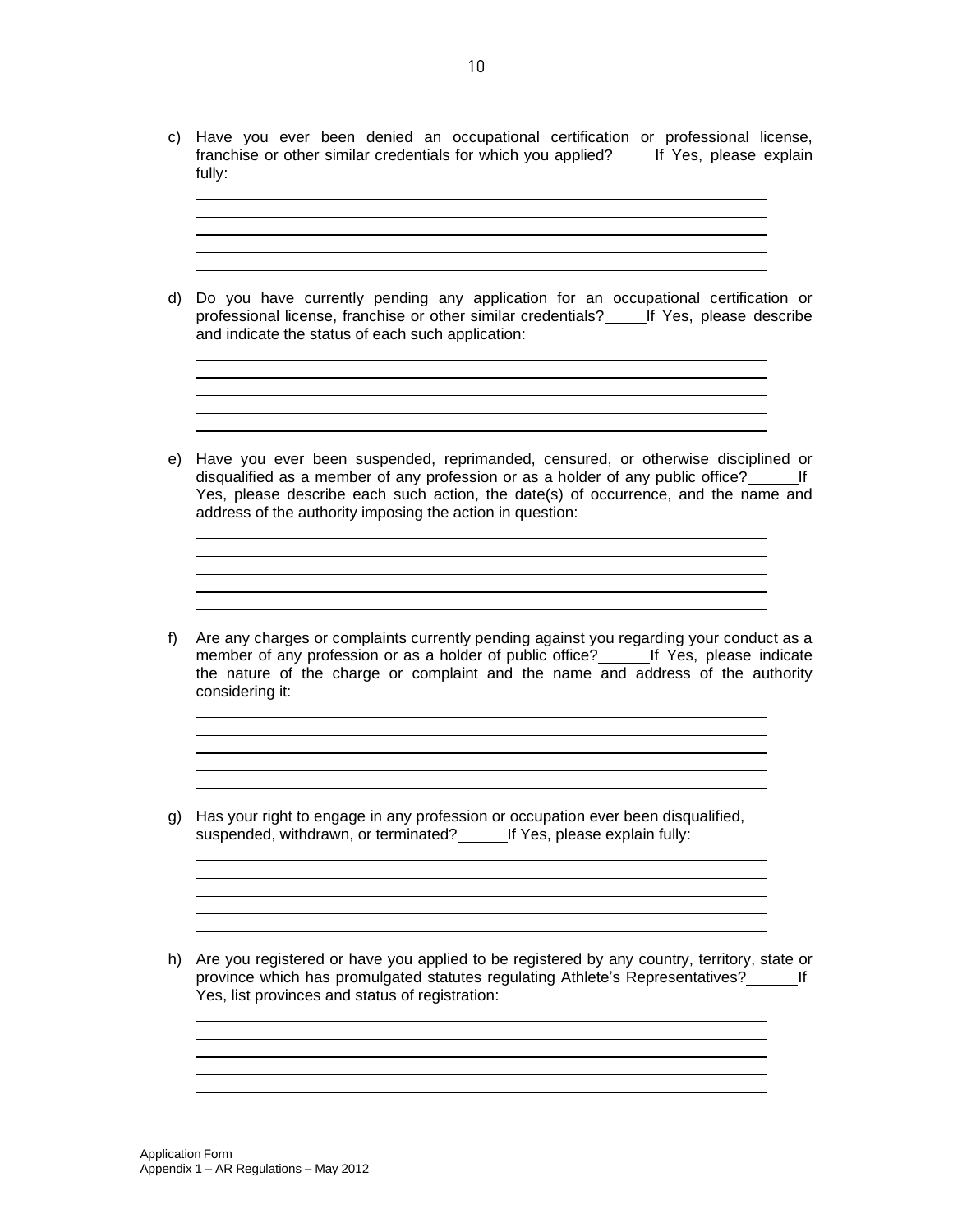i) Have you ever been convicted of or plead guilty to a criminal charge, other than minor traffic violations? If Yes, please indicate nature of offense, date of conviction, criminal authority involved, and punishment assessed. It is necessary that you provide an official record of the criminal charge.

> <u> 1989 - Andrea Stadt, fransk politik (d. 1989)</u> <u> 1989 - Johann Stoff, deutscher Stoffen und der Stoffen und der Stoffen und der Stoffen und der Stoffen und der</u> <u> 1989 - Johann Stein, mars an deus Amerikaansk kommunister (\* 1958)</u>

j) Have you ever been a defendant in any civil proceedings, including bankruptcy proceedings, in which allegations of fraud, misrepresentation, embezzlement, misappropriation of funds, conversion, breach of fiduciary duty, forgery, or legal malpractice were made against you?\_\_\_\_\_\_\_\_If Yes, please describe fully and indicate results of the civil proceeding(s) in question:

> <u> 1989 - Johann Stoff, deutscher Stoffen und der Stoffen und der Stoffen und der Stoffen und der Stoffen und der</u> <u> 1989 - Johann Stoff, deutscher Stoff, der Stoff, der Stoff, der Stoff, der Stoff, der Stoff, der Stoff, der S</u> <u> 1989 - Johann Barn, amerikansk politiker (d. 1989)</u>

k) Have you ever had legal proceedings initiated against you by any Athlete's Association, Member Federation, Meeting Organizer or the World Athletics for any reason? If Yes, please describe fully and indicate the results of the civil action in question:

> <u> 1989 - Johann Stoff, deutscher Stoff, der Stoff, der Stoff, der Stoff, der Stoff, der Stoff, der Stoff, der S</u>

- l) Have you ever committed a violation of the World Athletics Anti-Doping Rules, including those prohibiting assisting encouraging, aiding, abetting, covering-up or any other type of complicity involving an anti-doping rule violation or any attempted anti-doping rule violation.
- m) Have you ever been associated with, or have any knowledge of any betting activity by an Athlete? If Yes, please describe:

<u> 1989 - Johann Stein, marwolaethau a bhann an t-Amhainn an t-Amhainn an t-Amhainn an t-Amhainn an t-Amhainn a</u> <u> 1989 - Johann Stoff, amerikansk politiker (d. 1989)</u>

<u> 1980 - Johann Barnett, filosof amerikan bisa da</u>

n) Have you ever initiated legal proceedings against any Athlete for any reason? If Yes, please describe fully and indicate the results of the civil action in question:

<u> 1989 - Johann Stoff, Amerikaansk politiker († 1908)</u> <u> 1989 - Johann Barbara, martxa alemaniar amerikan a</u>

<u> 1989 - Johann Barbara, martxa alemaniar amerikan a</u>

o) Have you ever been adjudicate insane or legally incompetent by any court? If Yes, please provide details:

Application Form Appendix 1 – AR Regulations – May 2012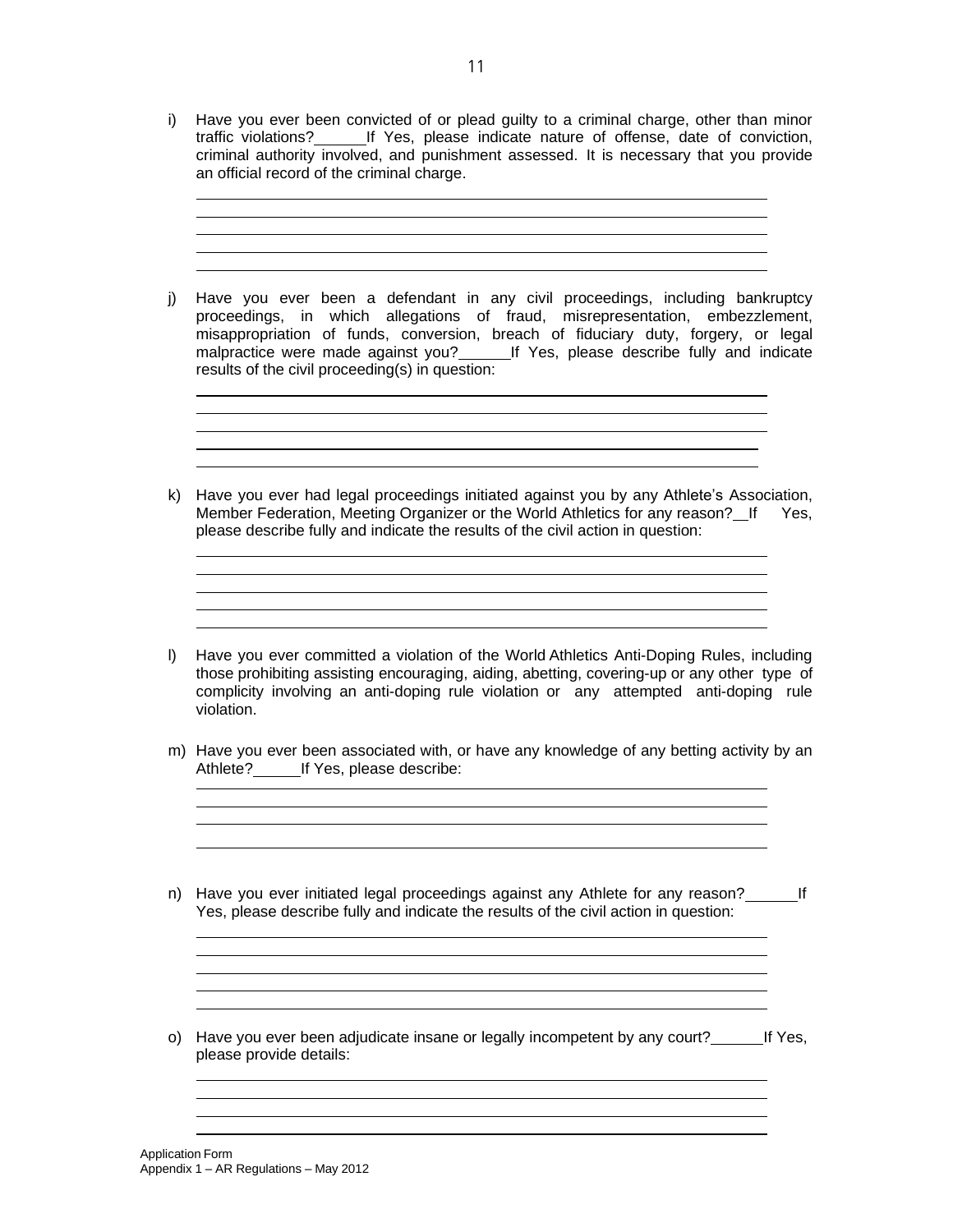p) Were you ever suspended or expelled from any college, university, or law school? If Yes, please explain fully:

<u> 1989 - Johann Stoff, amerikansk politiker (\* 1908)</u> <u> 1989 - Johann Stoff, amerikansk politiker (\* 1908)</u>

q) Has any surety or any bond on which you were covered been required to pay any money on your behalf?\_\_\_\_\_\_\_\_\_\_If Yes, please describe the circumstances:

<u> 1989 - Johann Stein, marwolaethau a bhann an t-Amhainn an t-Amhainn an t-Amhainn an t-Amhainn an t-Amhainn a</u>

<u> 1989 - Johann Stein, marwolaethau a bhann an t-Amhain ann an t-Amhain an t-Amhain an t-Amhain an t-Amhain an </u> <u> 1989 - Johann Stein, marwolaethau a bhann an t-Amhainn an t-Amhainn an t-Amhainn an t-Amhainn an t-Amhainn a</u>

r) Are there any unsatisfied judgments of continuing effect against you (other than alimony or child support)? If Yes, provide full details:

#### **8) RELATIONSHIPS WITH OWNERS**

a) Do you, your corporation or any other business or related entity you have an interest in or anyone else in your firm or organization, have a proprietary interest in any professional sports team or in any meet organizing group? \_\_\_\_\_ If so, describe fully:

and the control of the control of the control of the control of the control of the control of the control of the

b) Are you now, or have you ever been, a partner or joint investor in any enterprise with a principal owner or officer of any professional sports team or in any meet organizing group? If so, describe fully:

<u> 1989 - Johann Barbara, martxa alemaniar amerikan basar da a</u>

c) Excluding Athletes, do you or anyone else in your firm or organization currently represent any partner, stockholder, management official, or other employee (including, but not limited to, Meeting Organisers or their employees, World Athletics Member Federations or their employees, coaches, office personnel, or managers) associated with any World Athletics Member Federation, World Athletics Area Association or the World Athletics in any capacity, for any purpose? If

<u> Andreas Andreas Andreas Andreas Andreas Andreas Andreas Andreas Andreas Andreas Andreas Andreas Andreas Andr</u>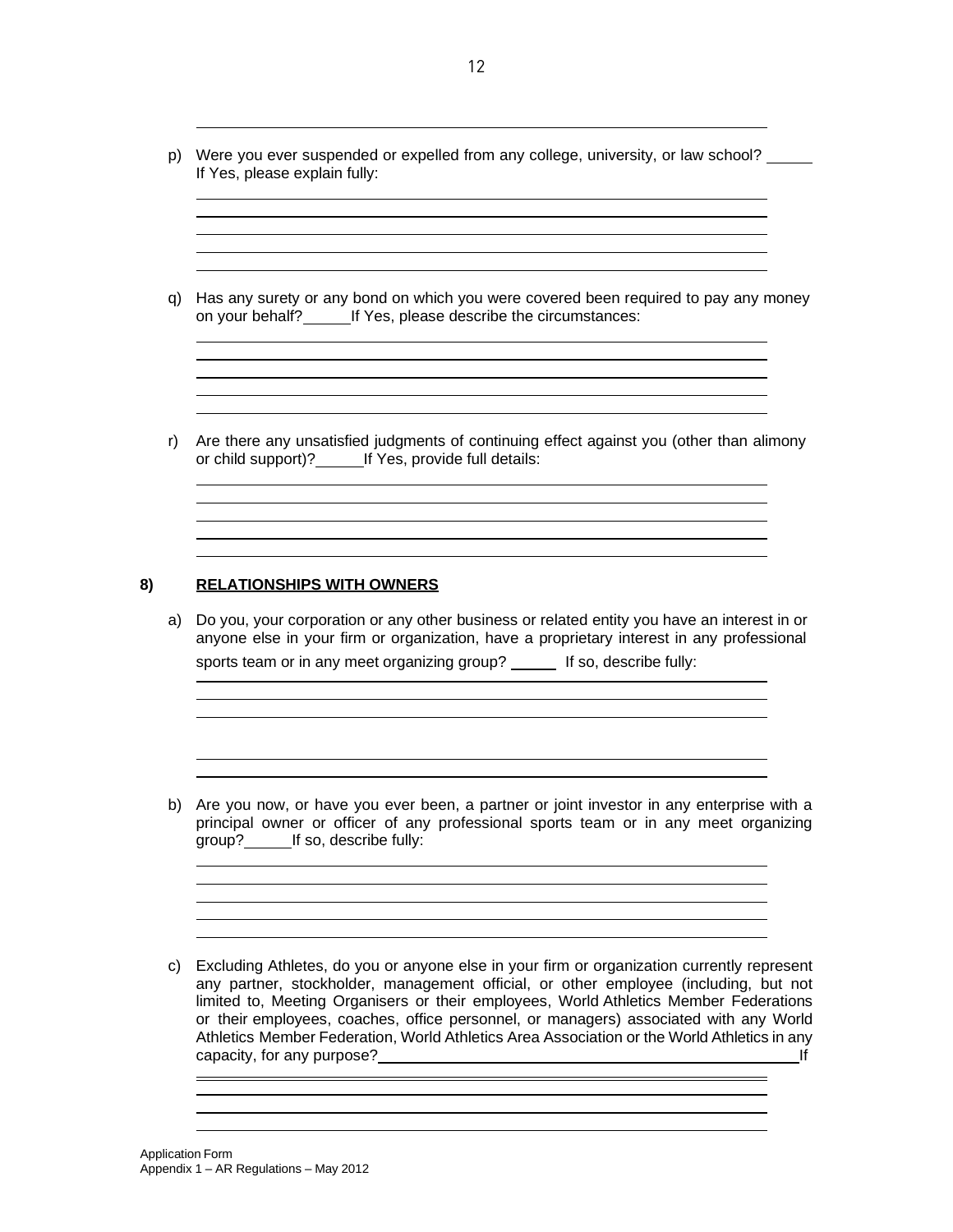so, describe fully (subject to solicitor / client privilege) :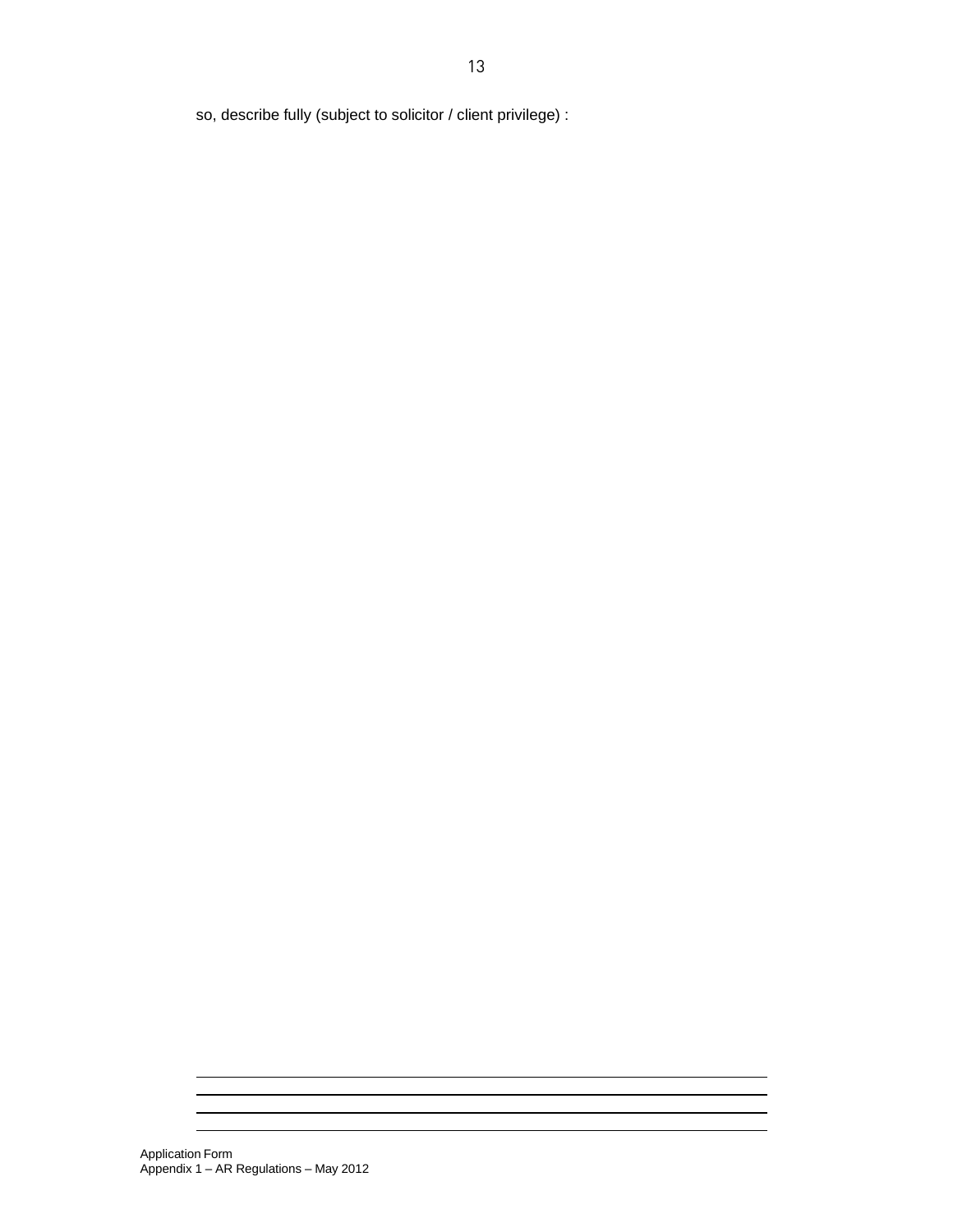d) If you are a lawyer do you or any member of your law firm, serve as counsel to an World Athletics Member Federation, the World Athletics, or any Meeting Organizer or affiliated entity? (subject to solicitor / client privilege) \_\_\_\_. If so, describe fully:

> <u> 1989 - Johann Stein, marwolaethau a bhann an t-Amhainn an t-Amhainn an t-Amhainn an t-Amhainn an t-Amhainn a</u>

# **9) REFERENCES**

a) Please list below the names, addresses and telephone numbers of at least three (3) persons, not related to you, who have known you for at least the last five (5) years and who can attest to your character. (Names of officers, authorised athletic representatives, or staff members of any World Athletics Member Federation or the World Athletics may not be used.)

> <u> 1980 - Johann Barn, fransk politik (f. 1980)</u> <u> 1989 - Johann Barn, mars and de Brasilian (b. 1989)</u> <u> 1989 - Johann Stoff, deutscher Stoff, der Stoff, der Stoff, der Stoff, der Stoff, der Stoff, der Stoff, der S</u> <u> 1989 - Johann Stein, marwolaethau a bhann an t-Amhainn an t-Amhainn an t-Amhainn an t-Amhainn an t-Amhainn a</u>

b) Please list below the names, current addresses, and current telephone numbers of at least two entities which can attest to your financial credit (*e.g.,* credit card companies, lending institutions, etc.):

> <u> 1980 - Johann Barbara, martxa alemaniar argametar a martxa a shekara a shekara a shekara a shekara a shekara</u> and the control of the control of the control of the control of the control of the control of the control of the